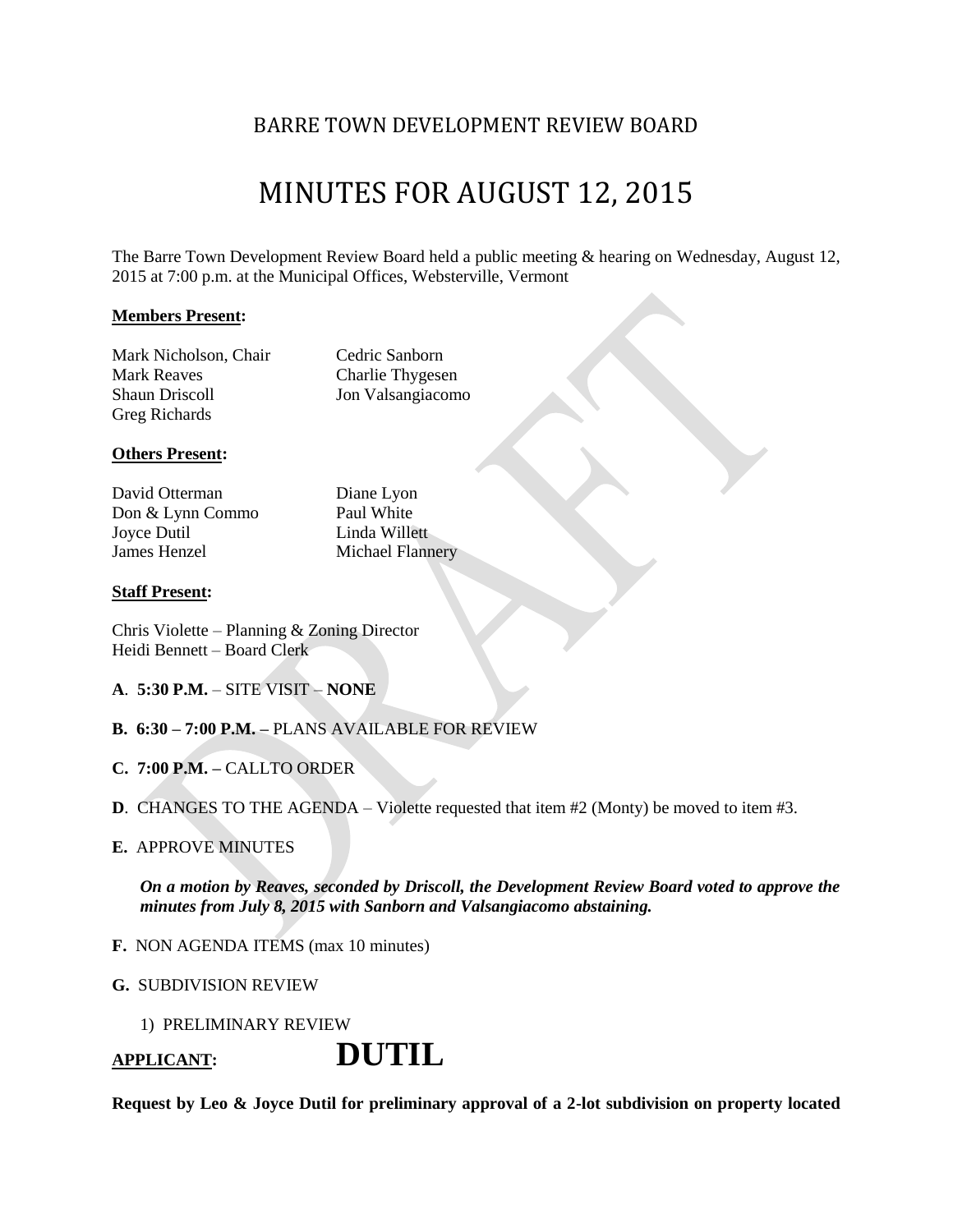#### **at 260 Camp Street; Parcel ID 037/060.00; Zoned: High Density Residential; P-15000007**

Consultant: Wayne Lawrence

Date: August 7, 2015

#### **STAFF REPORT/REVIEW COMMENTS FROM CHRIS VIOLETTE, PLANNING OFFICER**

This is a preliminary request for a two lot subdivision of land in accordance with the Barre Town subdivision ordinance. The subject parcel is 5.31 acres (Barre Town assessing data) and is located in a high density residential zone with a minimum lot size of  $1/3$  acre when municipal water and sewer is being utilized. The area is residential in nature on moderate size lots.

The applicant is proposing to subdivide their 5.24 acre lot (Lawrence survey) into two lots with lot 2 being the new lot totaling 1.68 acres in size. Lot 1 is remaining land and reduces to 3.56 acres and contains the applicants homestead. Lot 2 is being proposed for a single-family residential dwelling that will be served by municipal sewer (Barre Town) and municipal water (Barre City). Both utilities have the ability to serve.

The sewer line from the proposed new house and possibly the water line, if relocated to reduced road openings, will cross the applicants remaining land and as such will have to be secured by an easement in favor of lot 2.

As proposed the new lot will access directly to Camp Street along the 140 feet of road frontage. The remaining land's road frontage reduces to 272 feet along Camp Street. The plans at this point do not show a driveway location or sight distances. I am hoping those feature can be added in time for new plans to be submitted before the meeting.

The plans also do not have a location map.

This request is also on the agenda for final approval later on this month's agenda.

#### **STAFF REPORT/REVIEW COMMENTS FROM HARRY HINRICHSEN, TOWN ENGINEER**

I have reviewed the proposed subdivision and agree with the comments mentioned above regarding the driveway location and sight distance information being provided on the final plan.

The easements for the water and sewer could be combined in a common utility easement and if so the road opening and road crossing work on Camp Street could be minimized.

The parent parcel is served by municipal water and sewer at this time. The sewer connection is by way of across lot line that connects to Cassie Street. The water comes from the front of the lot out onto Camp Street. **Although these utilities are not shown, their approximate locations should be shown on the final plan.**

#### **SUMMARY OF RECOMMENDATIONS & CONDITIONS:**

Hopefully the map can be updated before the meeting. Assuming so this is a straight-forward request and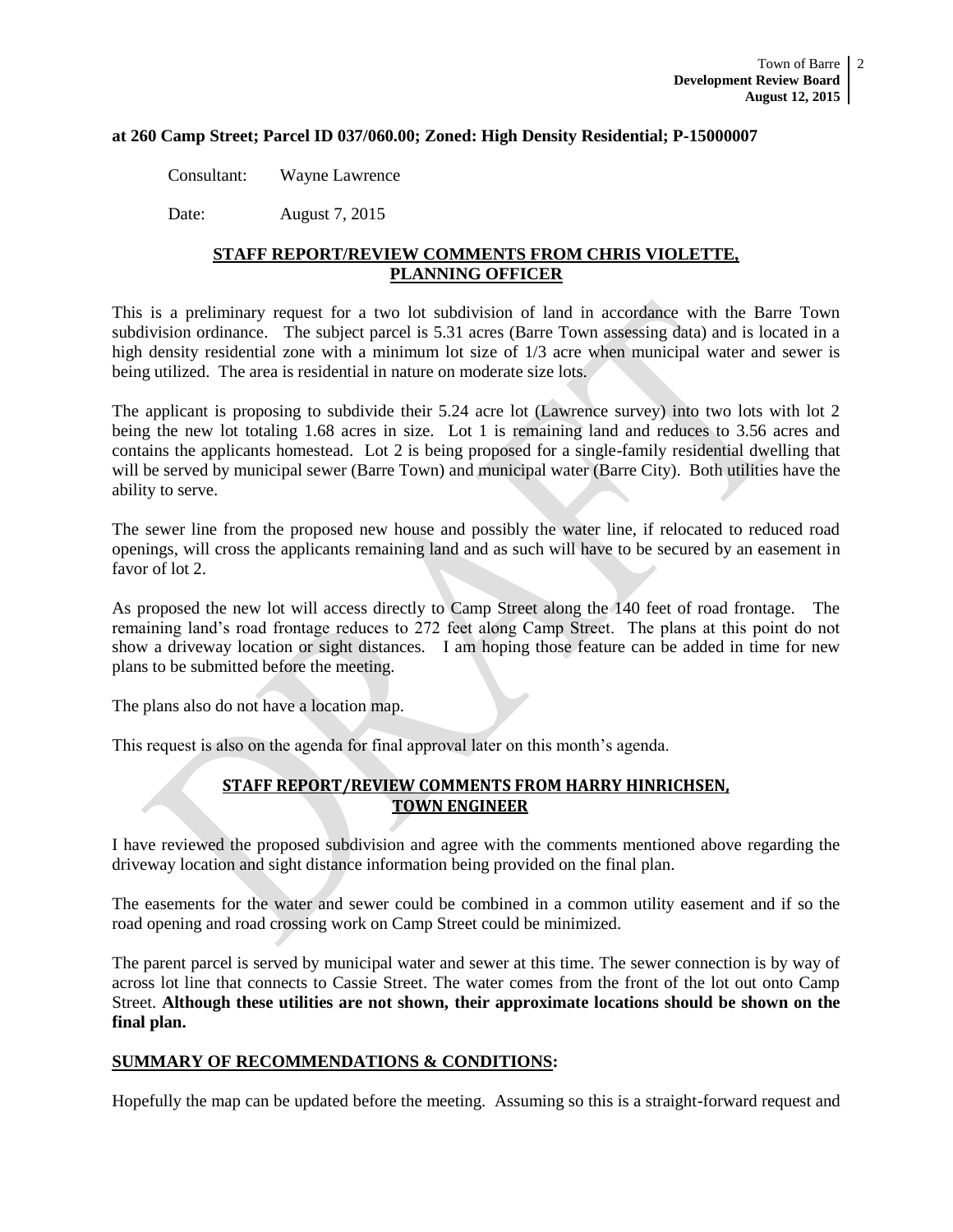recommend approval and moving it to final.

#### **ADDITIONAL COMMENTS:**

CV gave a summary of this item.

CV stated that the Town Engineer, Harry Hinrichsen, has looked at the new plans and feels they're adequate.

CV stated the both lots will be conforming.

CV recommends preliminary approval.

#### **MOTION & RECOMMENDATION:**

*On a motion by Sanborn, seconded by Driscoll, the Development Review Board voted to approve the preliminary request by Leo & Joyce Dutil for approval of a 2-lot subdivision on property located at 260 Camp Street; Parcel ID 037/060.00; Zoned: High Density Residential; P-15000007*

#### **DISCUSSION:**

CONDITIONS Yes\_\_\_\_ No\_\_\_\_ MOTION BY: SANBORN SECOND BY: DRISCOLL

#### **ROLL CALL:**

Mark Nicholson \_YES\_\_ Charles Thygesen, Sr. \_YES Jon Valsangiacomo YES **Cedric Sanborn YES** Shaun Driscoll YES Mark Reaves YES Greg Richards YES \*Jim Fecteau \_\_ \_\_ \*John Hameline \_\_\_

*\*Alternate Development Review Board Members*

#### 2) WARNED PUBLIC HEARINGS

### **APPLICANT: DUTIL**

**Request by Leo & Joyce Dutil for final approval of a 2-lot subdivision on property located at 260 Camp Street; Parcel ID 037/060.00; Zoned: High Density Residential; P-15000007**

Consultant: Wayne Lawrence

Date: August 7, 2015

#### **STAFF REPORT/REVIEW COMMENTS FROM CHRIS VIOLETTE, PLANNING OFFICER**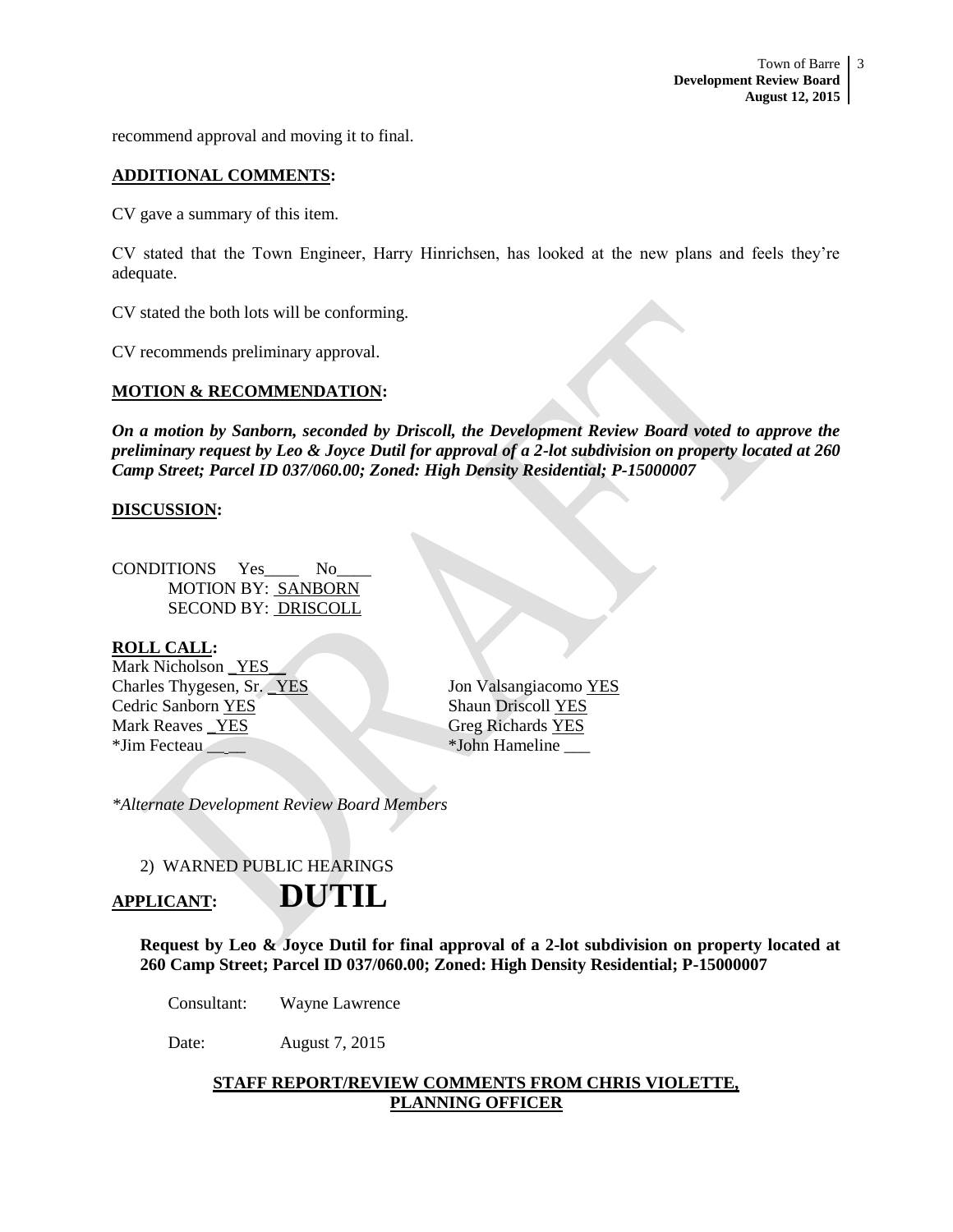This is a warned public hearing for final subdivision review (assuming preliminary approval earlier on this agenda) request for a two lot subdivision of land in accordance with the Barre Town subdivision ordinance. The subject parcel is 5.31 acres (Barre Town assessing data) and is located in a high density residential zone with a minimum lot size of 1/3 acre when municipal water and sewer is being utilized. The area is residential in nature on moderate size lots.

The applicant is proposing to subdivide their 5.24 acre lot (Lawrence survey) into two lots with lot 2 being the new lot totaling 1.68 acres in size. Lot 1 is remaining land and reduces to 3.56 acres and contains the applicants homestead. Lot 2 is being proposed for a single-family residential dwelling that will be served by municipal sewer (Barre Town) and municipal water (Barre City). Both utilities have the ability to serve.

The sewer line from the proposed new house and possibly the water line, if relocated to reduced road openings, will cross the applicants remaining land and as such will have to be secured by an easement in favor of lot 2.

As proposed the new lot will access directly to Camp Street along the 140 feet of road frontage. The remaining land's road frontage reduces to 272 feet along Camp Street. The plans at this point do not show a driveway location and sight distances. We are hoping those feature can be added in time for new plans to be submitted before the meeting.

The Plans also do have a location map.

### **REVIEW COMMENTS FROM HARRY HINRICHSEN, TOWN ENGINEER**

I have reviewed the proposed subdivision and agree with the comments mentioned above regarding the driveway location and sight distance information being provided on the final plan.

The easements for the water and sewer could be combined in a common utility easement and if so the road opening and road crossing work on Camp Street could be minimized.

The parent parcel is served by municipal water and sewer at this time. The sewer connection is by way of across lot line that connects to Cassie Street. The water comes from the front of the lot out onto Camp Street. **Although these utilities are not shown, their approximate locations should be shown on the final plan.**

#### **SUMMARY OF RECOMMENDATIONS & CONDITIONS:**

This is a straight-forward request served by municipal services and with consideration to the conditions below I recommend granting final approval.

- 1. All easements and/or right-of-ways, as shown on the final (stamped approved) plans by Lawrence Engineering dated August 5, 2015, project number 15006, shall be created when the need arises in order to fulfill the development as proposed and approved
- 2. One (1) (18" x 24") recording plat must be submitted to the Planning office for filing in the Town of Barre land records in accordance with Barre Town subdivision regulation and state statute within 180-days of approval.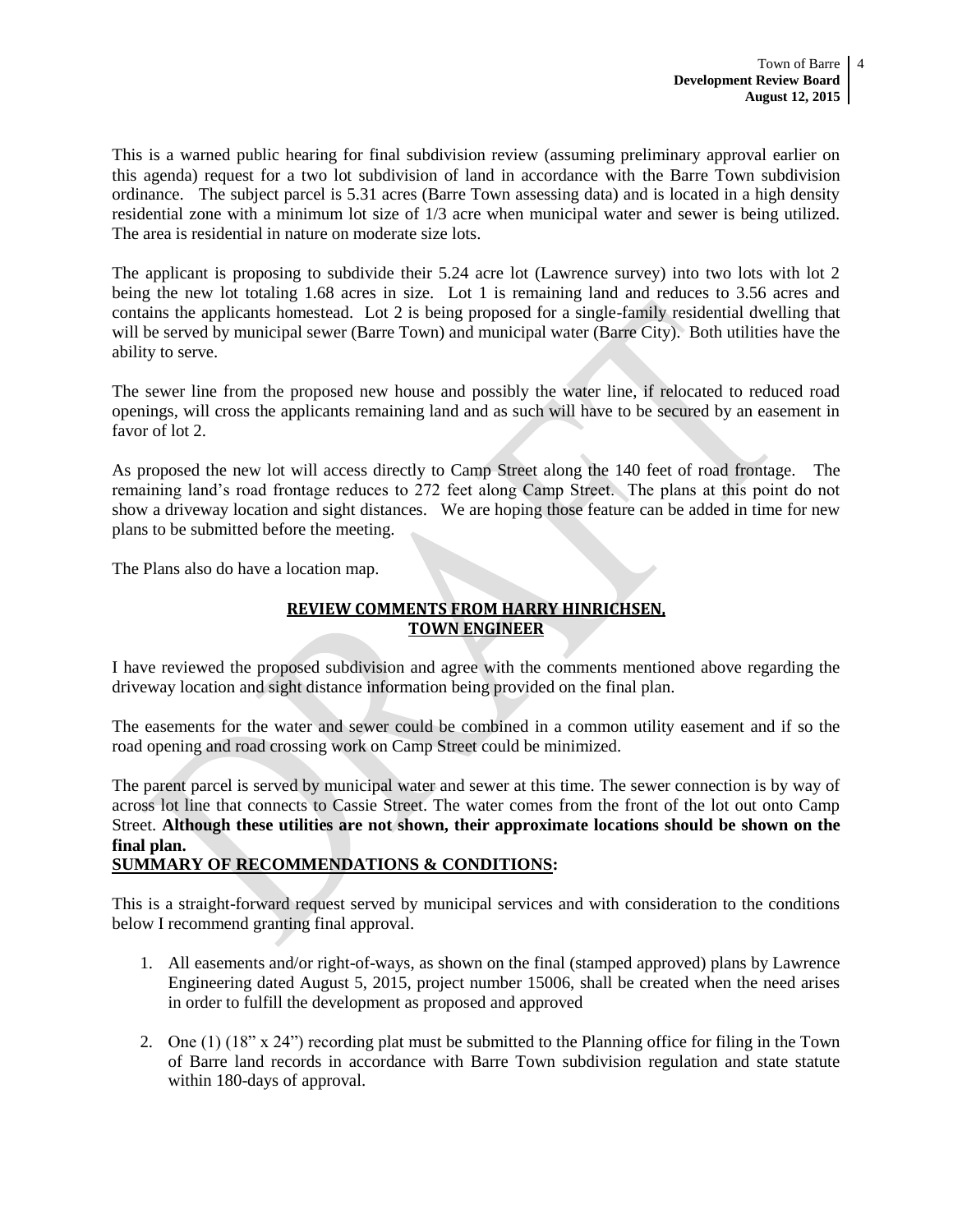- 3. Three (3) sets (24" x 36") paper copies of the final approved plan must be submitted to the Planning Office within 30-days of approval unless a request to extend is made and approved by staff.
- 4. An electronic copy of the final plan shall be submitted to the Planning office within 30 days of final approval.
- 5. No changes to the approved plan can be made unless first reviewed by either the Town Planning Officer, or the Town Engineer for a determination of significance. If it is determined that an proposed change is significant, the plan will be required to go back before the Development Review Board for approval of the proposed change.
- 6. Failure to comply with any conditions as stated herein, could lead to nullification of this subdivision.

#### **ADDITIONAL COMMENTS:**

CV stated nothing has changed since preliminary except the addition of conditions  $1 - 6$ .

#### **MOTION & RECOMMENDATION:**

*On a motion by Sanborn, seconded by Reaves, the Development Review Board voted to approve the final request by Leo & Joyce Dutil for approval of a 2-lot subdivision on property located at 260 Camp Street; Parcel ID 037/060.00; Zoned: High Density Residential; P-15000007; Approval is subject to condition 1 – 6.* 

#### **DISCUSSION:**

CONDITIONS Yes\_\_X\_\_ No\_\_\_\_ MOTION BY: SANBORN SECOND BY: REAVES

#### **ROLL CALL:**

Mark Nicholson \_YES\_\_ Charles Thygesen, Sr. \_YES Jon Valsangiacomo YES **Cedric Sanborn YES** Shaun Driscoll YES Mark Reaves <u>YES</u> Greg Richards YES \*Jim Fecteau \_\_ \_\_ \*John Hameline \_\_\_

*\*Alternate Development Review Board Members*

# **APPLICANT: MONTY BLA/MERGER**

**Request by Alfred & Anita H Monty (Trustees) for final approval of a boundary line adjustment and a subdivision for the purpose of a merger on property located off Lemay Drive; Parcel ID 008/023.00; Zoned: High Density Residential; P-15000006**

Consultant: American Consulting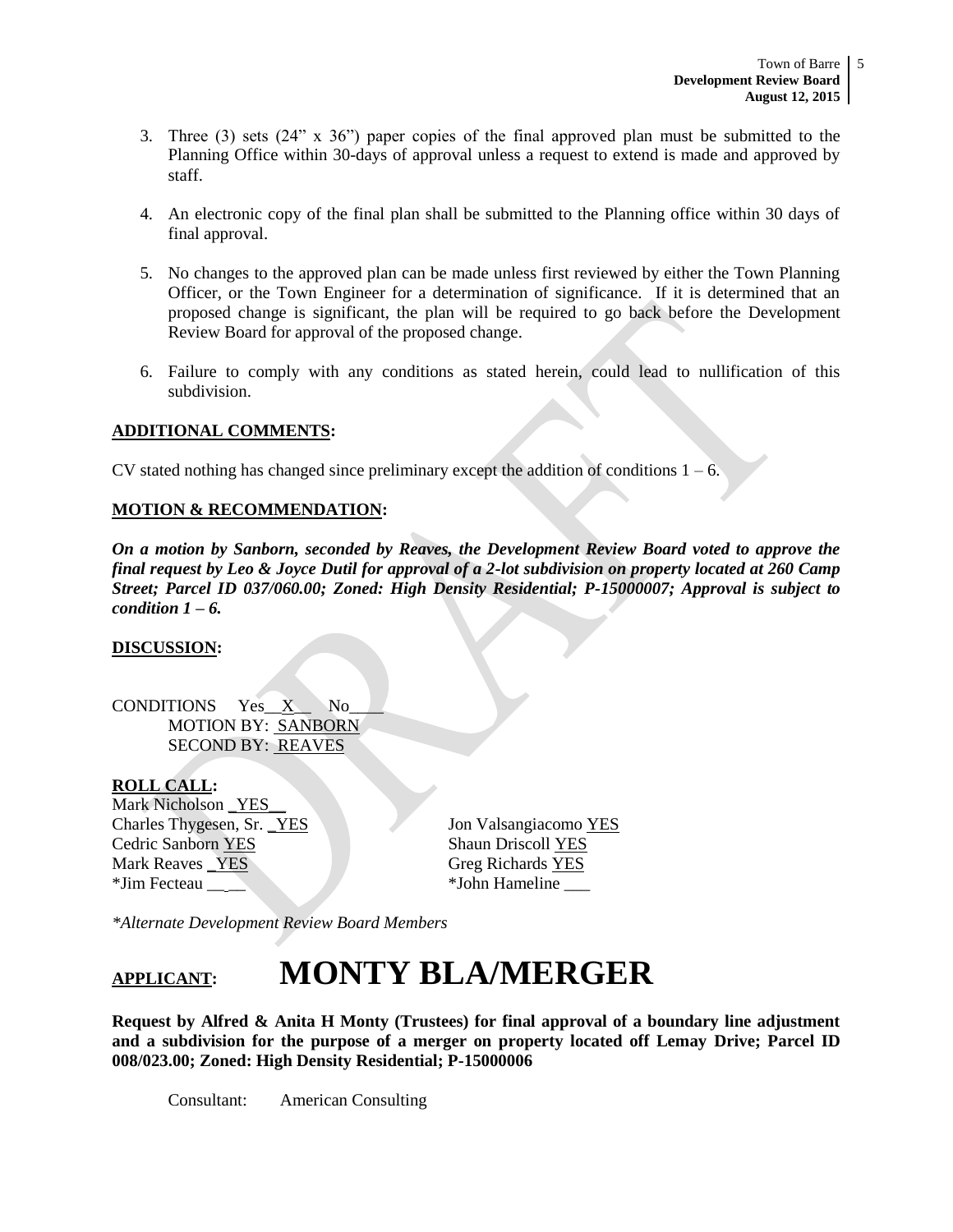Date: August 7, 2015

#### **STAFF REPORT/REVIEW COMMENTS FROM CHRIS VIOLETTE, PLANNING OFFICER**

This is a warned public hearing for the purpose of adjusting boundary lines by a boundary line adjustment and a subdivision with merger. The request is in accordance with the Barre Town Subdivision Ordinance. The subject parcel is located off Lemay Drive in a residential area of Town. The zoning for this area is high density residential which requires minimum lot size to be 1.0 acre when municipal sewer is utilized but potable water is onsite.

The two lots owned by the applicant that are subject to this request are the homestead lot of 14.83 acres and an adjacent undeveloped parcel of 50.21 acres (lot 55). The applicant is proposing to adjust the line in two locations by taking land from lot 55 and merging it with the homestead lot. In addition a third area coming from lot 55 will be created at the end of Lemay Drive that will be deeded to the Town of Barre for an extension of Lemay Drive.

The first alteration is parcel A which is .4 acre of land. This area (parcel A) squares of the applicants homestead northern boundary. The second alteration is essentially a subdivision because a new line is being created, creating parcel B a 2.8 acre area along the southern side of the applicants homestead parcel. Parcel B will be merged with the applicants homestead parcel so in the end a new lot is not being created. The third lot is 55A and is .25 acres in size and is what will be deeded to the Town of Barre.

Lot 55, the undeveloped parcel, is proposed for a single-family dwelling that will be served by municipal sewer (Barre Town). The proposed dwelling will have to utilize a pump to gain access to the municipal sewer at Lemay Drive. Lot 55 currently has 50 feet of road frontage at the end of Lemay Drive but the road extension will increase that frontage to 135 feet. Access to the proposed new home will be off the end of Lemay Drive.

An important point to note here is that lot 55 was recently involved in a subdivision (February 17, 2015 P-15000001) that created an 8.9 acre parcel for a single-family dwelling. This subdivision was also to create the .25 acre parcel being deeded to the Town for the Lemay Drive extension. The February subdivision is being allowed to void itself by failure to file a plat because the applicant was having a very hard time getting it approved by ACT 250. The ACT 250 road block involved an assertion that Prime Ag land was being disturbed. The buyer of the lot created as a result of the February subdivision is now going to purchase all of lot 55 except for what is being taken away with this action.

Merger deeds will have to be created to merge the two pieces of land as noted above with the applicants homestead parcel as well as a deed conveying the .25 acre parcel to the Town of Barre. An easement from lot 55 in favor of the Town of Barre is also necessary for a potential future turnaround.

#### **SUMMARY OF RECOMMENDATIONS & CONDITIONS:**

I recommend granting final approval to this request that alters the configuration of two lots that are currently owned by the applicant subject to the suggested conditions below.

1. The applicant shall enter into a developer agreement before the extension of Lemay Drive commences. **VOID**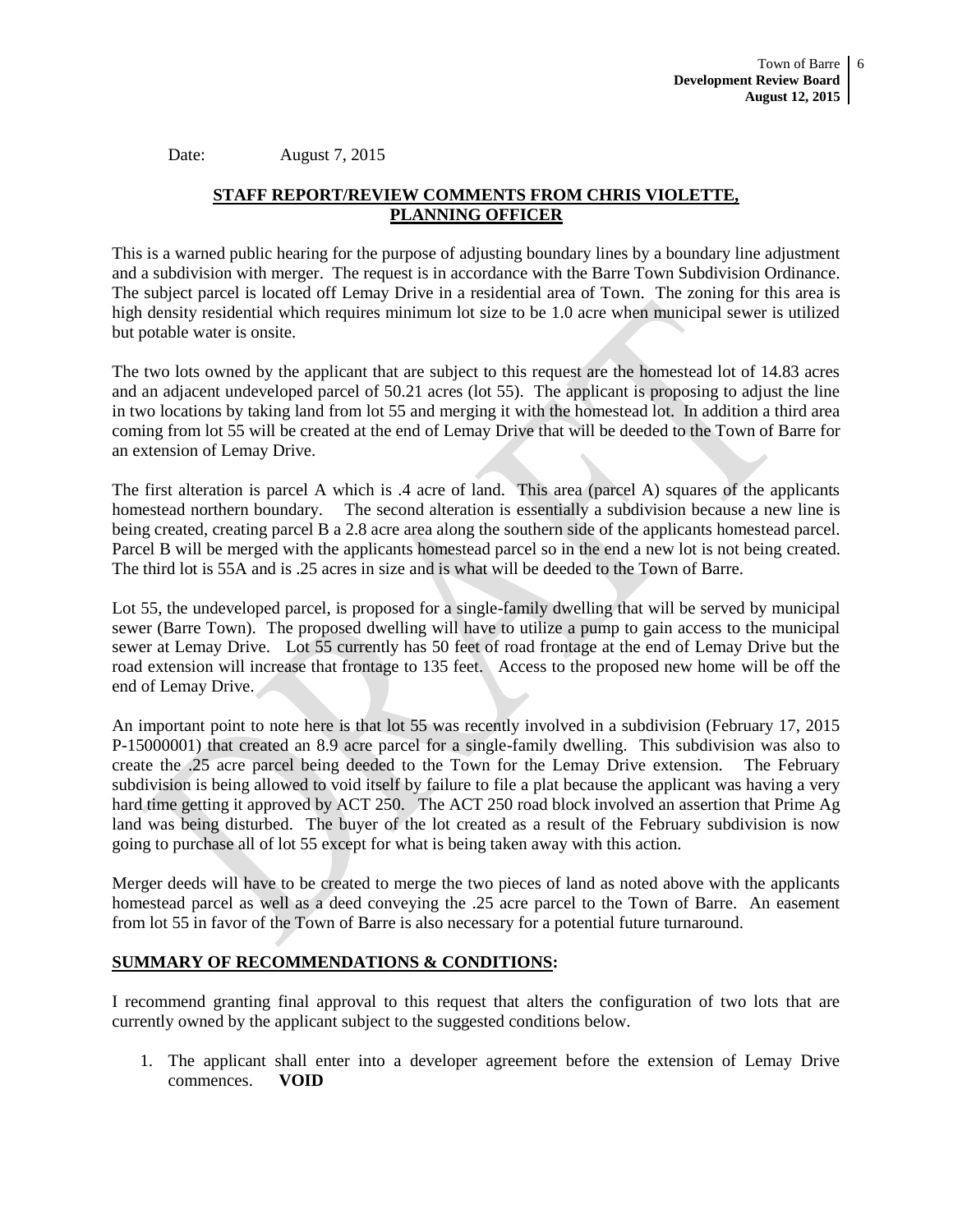- **2.** The final plans show a 25' x 25' area at the end of the road extension. This area shall be deeded to the Town of Barre as an easement for a future turnaround along with the .25 acre parcel for the road. If the easement is used for a turnaround the existing  $25' \times 30'$  easement will be relinquished to the owner of the land at that time. **VOID**
- 3. To complete this boundary line adjustment, a deed conveying parcels A (.4 acres) and B (2.8 acres) from lot 55 to the applicants homestead lot must be completed within 90 days. Said deed must also clearly state that this land is merged and combined into one lot.
- 4. One (1) (18" x 24") recording plat must be submitted to the Planning office for filing in the Town of Barre land records in accordance with Barre Town subdivision regulation and state statute within 180-days of approval.
- 5. Three (3) sets (24" x 36") paper copies of the final approved plan must be submitted to the Planning Office within 30-days of approval unless a request to extend is made and approved by staff.
- 6. An electronic copy of the final plan shall be submitted to the Planning office within 30 days of final approval.
- 7. No changes to the approved plan can be made unless first reviewed by either the Town Planning Officer, or the Town Engineer for a determination of significance. If it is determined that an proposed change is significant, the plan will be required to go back before the Development Review Board for approval of the proposed change.
- 8. Failure to comply with any conditions as stated herein, could lead to nullification of this subdivision.
- 9. The final plan needs to reflect what has been approved under P-15000001 and current configurations.
- 10. This approval does not include the 25' x 25' area of the road extension.

#### **ADDITIONAL COMMENTS:**

CV gave a summary of this item, recapping the history from the previous meeting that subdivided the land.

CV stated there are too many questions regarding the road extension and when that might happen. He and the Town Manager feel it is better to just not include the parcel for the road extension in this plan.

CV recommends approval of the boundary line adjustment, but not the road portion.

Monty objects to CV's proposal.

Monty stated he's waiting for ACT 250, along with contractors to give him estimates on the road extension.

CV suggested a continuance; Monty agreed, except he wants the boundary line adjustment to take place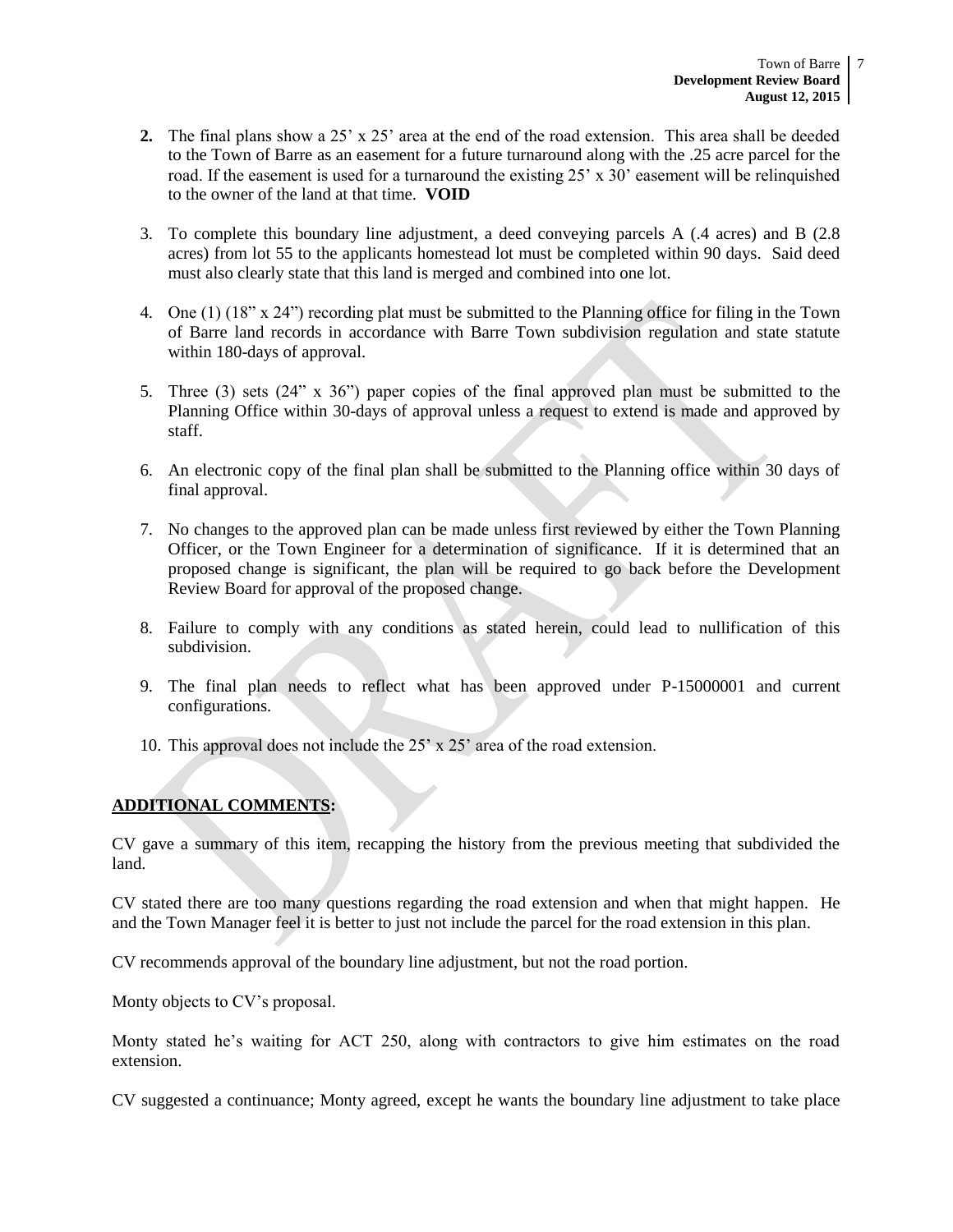this evening. CV stated that the projects are one application so the action can't be broken up acting on the boundary line adjustments tonight and continuing the road parcel to text month.

Sanborn stated he'd be willing to approve the boundary line adjustments, but not the road lot.

Nicholson stated he wants to continue the requests.

#### **MOTION & RECOMMENDATION:**

*On a motion by Sanborn, seconded by Reaves, the Development Review Board voted to approve the request by Alfred & Anita H Monty (Trustees) for final approval of a boundary line adjustment and a subdivision for the purpose of a merger on property located off Lemay Drive; Parcel ID 008/023.00; Zoned: High Density Residential; P-15000006; Approval is subject to conditions 3 – 10***.** 

#### **DISCUSSION:**

The motion does not include the parcel of land intended to be dedicated for the road extension.

CONDITIONS Yes\_\_X\_\_ No\_\_\_\_ MOTION BY: SANBORN SECOND BY: REAVES

#### **ROLL CALL:**

Mark Nicholson \_YES\_ Charles Thygesen, Sr. <u>YES</u> Jon Valsangiacomo YES Cedric Sanborn YES Shaun Driscoll YES Mark Reaves \_YES Greg Richards YES \*Jim Fecteau \_\_ \_\_ \*John Hameline \_\_\_

*\*Alternate Development Review Board Members*

3) CONCEPTUAL REVIEW

#### **H.** SITE PLAN REVIEW

- 1) PRELIMINARY REVIEW
- 2) WARNED PUBLIC HEARINGS
- 3) CONCEPTUAL REVIEW

**I.** CONDITIONAL USE REVIEW (WARNED PUBLIC HEARINGS)

### **APPLICANT: COMMO**

**Request by Don & Lynn Commo for conditional use approval to allow a multi-family dwelling for property located at 527 Cummings Rd; Parcel ID 009/148.02; Zoned: Low Density Residential; CUP-15000001; Continued from July 8, 2015** 

Consultant: Wayne Lawrence

Date: August 6, 2015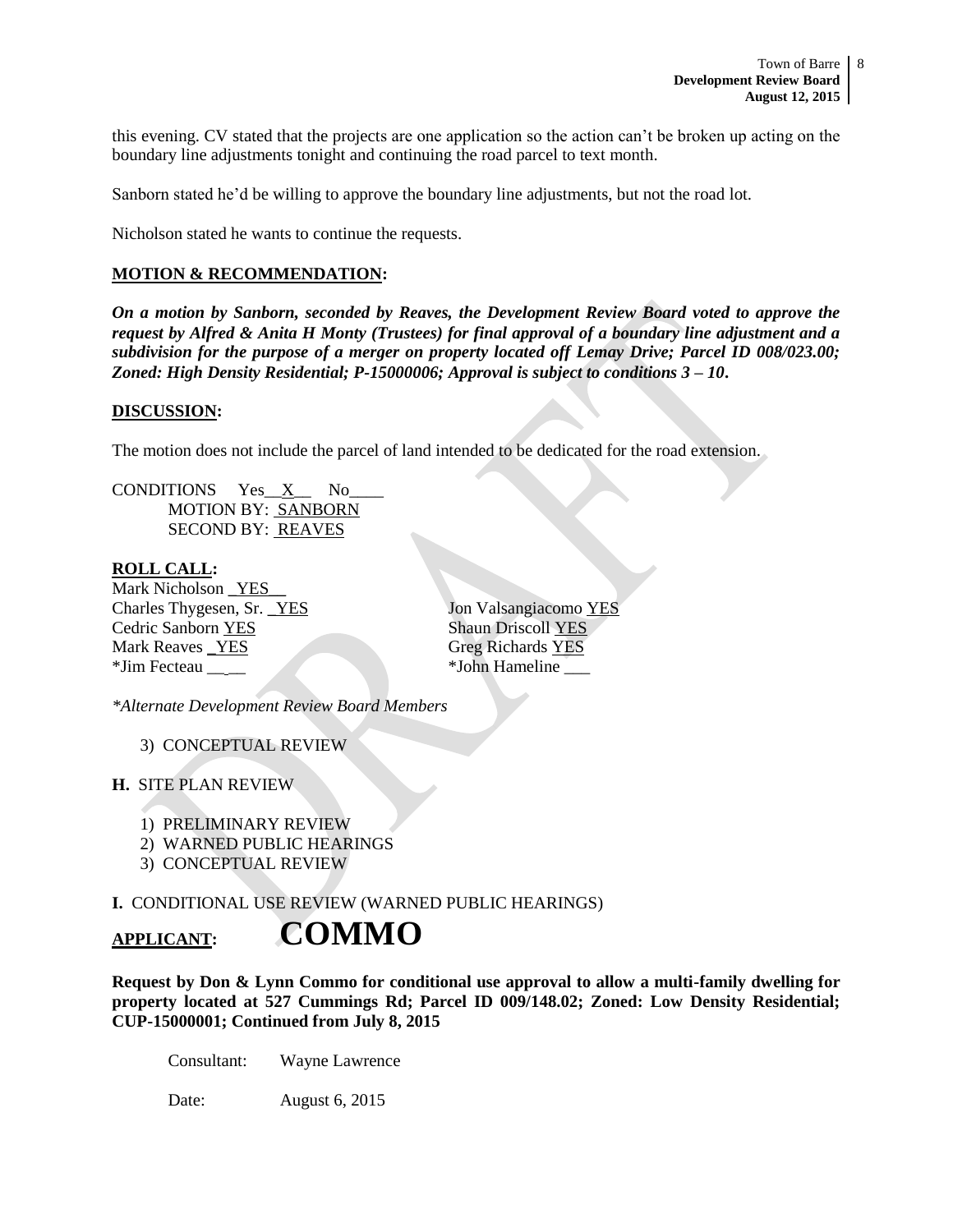#### **STAFF REPORT/REVIEW COMMENTS FROM CHRIS VIOLETTE, PLANNING OFFICER**

This is a continued warned public hearing for conditional use review for the purpose of considering permitting a two unit, multi-family dwelling in a low density residential zone. Low density residential zones allow multi-family dwellings in accordance with the Barre Town Zoning Bylaws (Article 2, table 2.1) after conditional use review and approval.

This request was first heard at the June 10, 2015 DRB meeting and after discussing it, the DRB continued it to July and then ultimately to this meeting. The board will remember that the main issue is that a second living unit was added to this house by the previous owner without receiving a conditional use permit. The Commo's purchased the property unaware that the second living unit was not permitted.

The Commo's have been trying to clear up the permitting issue with regard to the second living unit as well as others. Unfortunately it was determined that the existing septic systems leachfield is unable to support four bedrooms (three in the main house and one in the apartment) and the State won't permit an expanded leachfeild to accommodate the total number of bedrooms.

I spoke to the State and confirmed the inability to obtain a wastewater permit for four bedrooms. The State wastewater division advised me that they would likely issue a wastewater permit for a two bedroom dwelling with a single bedroom apartment. In fact, a wastewater permit was issued on August 3, 2015 for just that.

As the DRB members will remember there was considerable discussion as to what constitutes a bedroom and how to eliminate bedrooms so that this house only had a total of 3. In fact, the State of Vermont when issuing wastewater permits does not concern itself with the actual number of rooms and which ones may or may not be bedrooms. The State permits it and it is up to the homeowner to comply. If rooms are used for additional bedrooms beyond what is permitted the homeowner would be in violation of their permit. The State permit is recorded in the land records and future buyers should be made aware of the limitations.

The following is a summary of this conditional use request:

The lot subject to this request is located off Cummings Road on 2.2 acres of land. The minimum lot size for this zone is 2.0 acers. The subject parcel is located in a primarily single-family residential section of town, but overall is not heavily developed. This parcel utilizes on-site water and sewer.

The applicant is hoping to correct a situation that was created by the previous owner when that owner constructed an attached garage in 2007 and added another living unit above the garage. The second living unit was never permitted. The applicant purchased the house unaware that the apartment was not approved. The applicant is now hoping to rectify that by getting formal approval.

Below are the standards used when considering a conditional use request in accordance with our Zoning Bylaw Article 5, Sec. 5.5. I have provided my findings after each criterion but if the board finds something different they should note such.

"No permit shall be issued by the Zoning Administrator for any use, structure, or development which requires a Conditional Use Permit in this bylaw until the DRB grants that approval. In considering its action, the DRB shall make findings on the general and specific standards contained herein, hold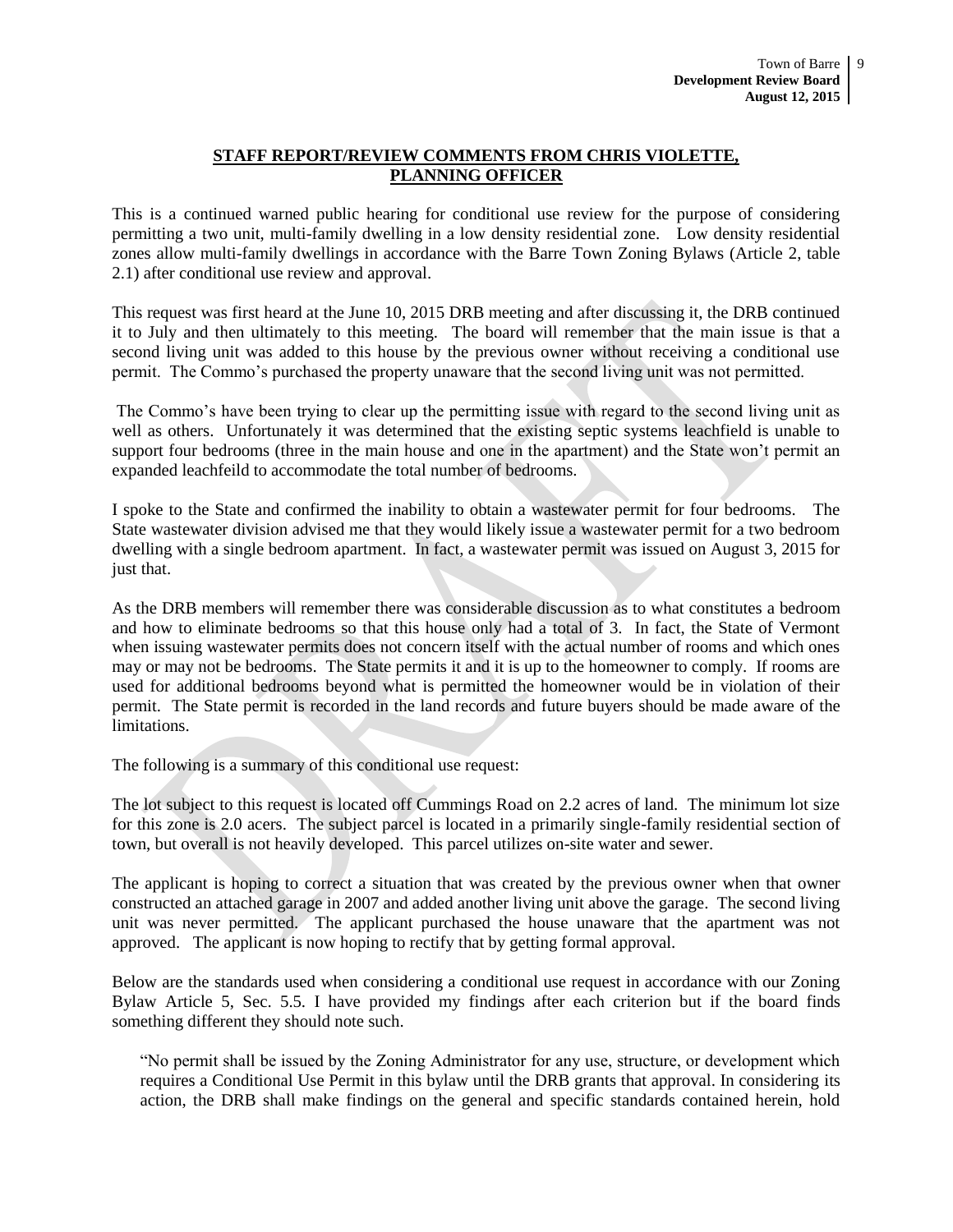hearings and attach conditions as provided for in 24 V.S.A.117 §4414(3), §4460(4), and §4464.

The DRB shall determine that the proposed use, structure, or development conforms to the following general and specific standards, and shall not result in an undue adverse effect on any of the following".

#### **GENERAL REVIEW STANDARDS FOR CONDITIONAL USE APPROVAL**

The following standards are enabled through 24 VSA § 4414 (3) (A)

- 1) The impact on the capacity of existing or planned community facilities, to include but not limited to:
	- 2) **Emergency services:** Two family dwelling, no impact
	- 3) **Educational facilities**: Two family dwelling, no impact
- 2) **Water, sewer, or other municipal utility systems:** Water and sewer is onsite so no municipal utilities are affected.

The applicant has obtained an amended wastewater permit from the State of Vermont (WW-5- 6942) allowing a two bedroom dwelling with a one bedroom apartment.

- 3) **Recreational facilities**: No impact
- 4) **Conservation or other designated natural areas:** No impact
- 5) **Solid waste disposal facilities**: No impact
- 6) **The character of the area affected as defined by the purpose(s) of the zone within which the project is located, and specifically stated policies and standards of the municipal plan;** The addition of one more unit to an existing single-family dwelling in the area should not have a significant impact on the character of the area.
- 7) **Traffic on roads and highways in the vicinity**: The proposed location is accessed by a class 3 paved town road. The addition of a second living unit should have minimal effect on traffic.
- 8) **Zoning bylaws and bylaws then in effect**: Article 2, table 2.1 allows multi-family dwellings after issuance of a CUP.
- 9) **Utilization of renewable energy resources:** No impact
- 10) The following standards are required by this bylaw
- 11) **Any required extension or capital expense to the present maintained highway system:** None
- 12) **The impact on neighboring uses**: One additional living unit should not have a significant impact on neighboring uses. The existing neighboring uses are all residential with some farming.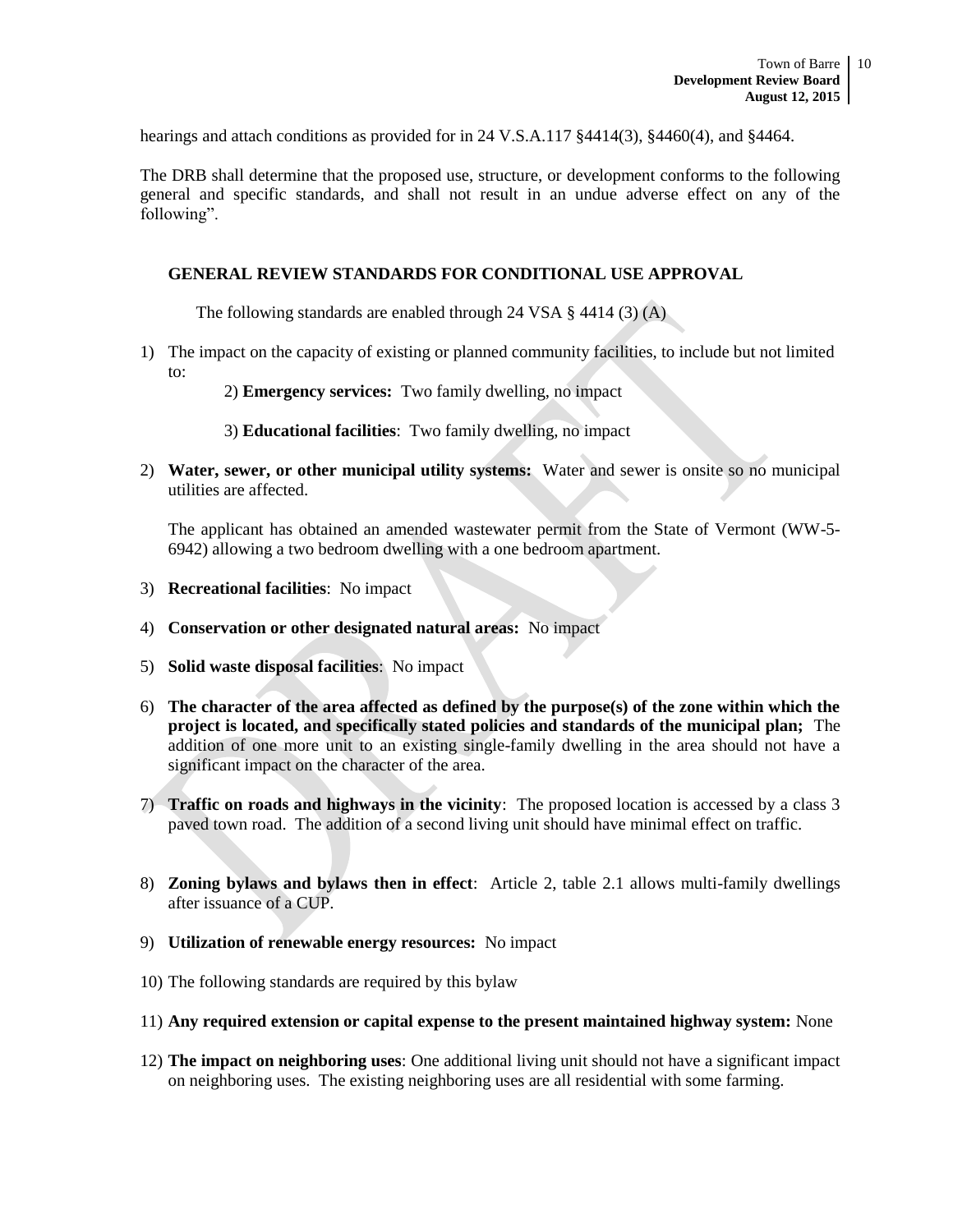#### 13) **Intrinsic capability of the land and its surrounding areas to support the use**: No impact

The following includes discussion and testimony provided at the two previous hearings:

#### **June 10, 2015**

Laurie Brown, 539 Cummings Rd – curious if it's a rental unit; Lynn Commo stated not at this time. Brown stated that she had issues with the previous owner renting the apartment. CV stated that the Commo's could rent the apartment if they so choose.

Commo stated they would remove the closet from one of the existing bedrooms, if need be.

CV stated that he needs to meet with the Assessor to determine what the definition of a bedroom is before a decision can be made.

CV recommends a continuance so the definition of a bedroom can be determined.

#### **July 8, 2015**

CV provided a brief recap, stating he's spoken to the State and the Assessor about what's a bedroom and what isn't. The definition is broad.

CV recommends a continuance.

Laurie Brown stated she's opposed to an apartment being there.

#### **SUMMARY OF RECOMMENDATIONS & CONDITIONS:**

The applicant is living in the original dwelling and as I understand it that will continue to be the case. Overall this has a minimal impact just like others that have been approved.

- 1) Enough parking for four vehicles must be available at all times.
- 2) This approval is based on amended wastewater permit WW-5-6942 allowing for a two bedroom dwelling and a one bedroom apartment. No other bedrooms shall be created that alters the wastewater permit.
- 3) Future potential buyers shall be shown a copy of this conditional use permit.
- 4) This approval will run with the current landowner, Commo. When the dwelling is sold, the new landowners must return to the Development Review Board to continue use of the apartment.
- 5) The dwelling must remain owner occupied.

#### **ADDITIONAL COMMENTS:**

CV gave a brief recap, adding that the Commo's applied for and received an updated waste water permit for a two bedroom dwelling with a one room apartment.

The Board added conditions 4 and 5.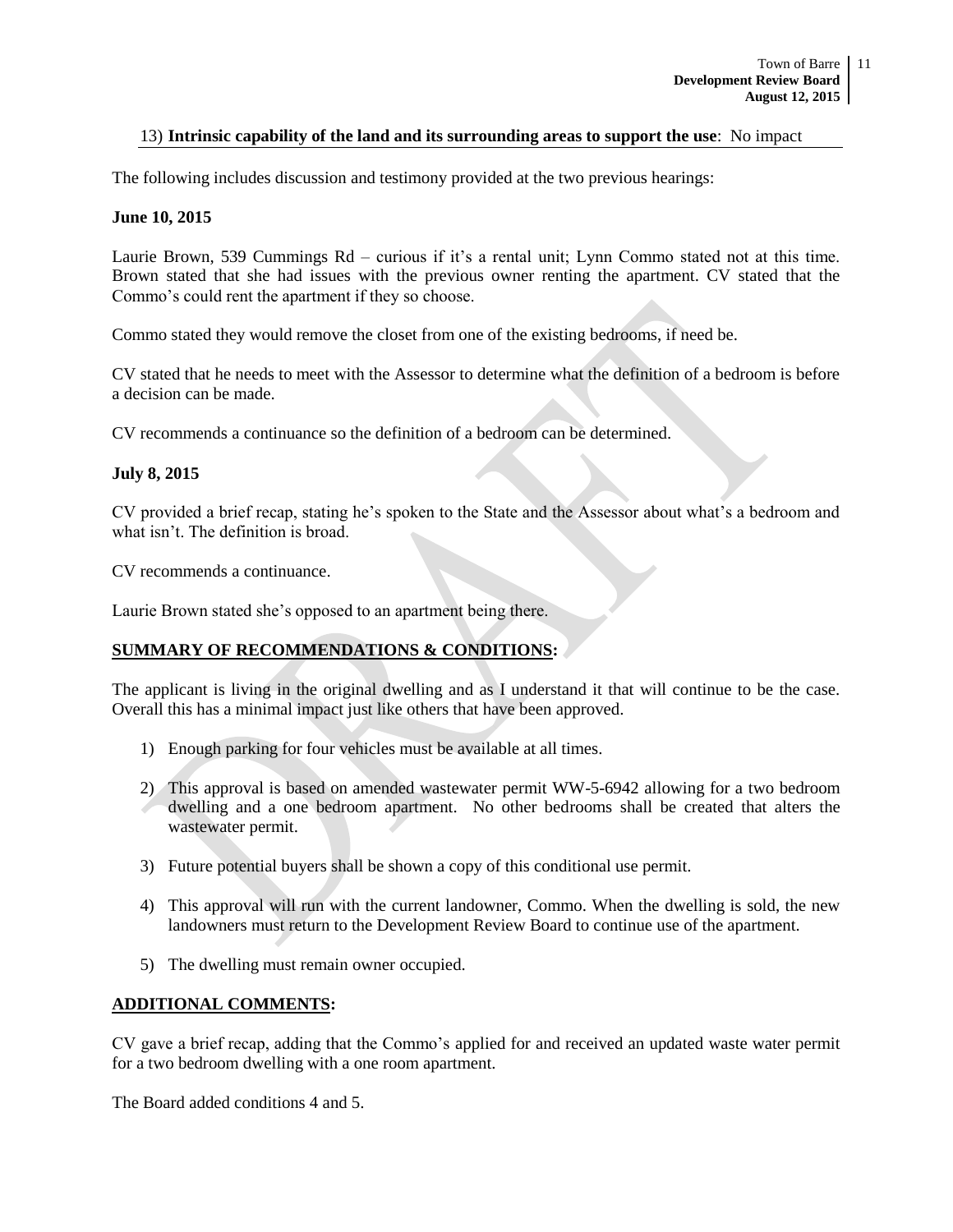#### **MOTION & RECOMMENDATION:**

*On a motion by Sanborn, seconded by Reaves, the Development Review Board voted to approve the request by Don & Lynn Commo for conditional use approval to allow a multi-family dwelling for property located at 527 Cummings Rd; Parcel ID 009/148.02; Zoned: Low Density Residential; CUP-15000001; Continued from July 8, 2015; Approval is subject to conditions 1 – 5.* 

#### **DISCUSSION:**

CONDITIONS Yes\_\_X\_\_ No\_\_\_\_ MOTION BY: SANBORN SECOND BY: REAVES

#### **ROLL CALL:**

Mark Nicholson YES Charles Thygesen, Sr. <u>YES</u> Jon Valsangiacomo YES Cedric Sanborn YES Shaun Driscoll YES Mark Reaves \_YES Greg Richards YES \*Jim Fecteau \_\_ \_\_ \*John Hameline \_\_\_

*\*Alternate Development Review Board Members*

# **APPLICANT: EAST BARRE CONGREGATIONAL**

**Request by the East Barre Congregational Church for a waiver of right-of-way setback allowing construction of a handicapped ramp. Said waiver is being requested in accordance with Barre Town Zoning Bylaw Article 7, section 7.10 as a structure providing for disability accessibility. Subject parcel is located at 2 Church St; Parcel ID 025/035.00; Zoned: High Density Residential; CUP-15000004**

Consultant: None

Date: August 7, 2015

#### **STAFF REPORT/REVIEW COMMENTS FROM CHRIS VIOLETTE, PLANNING OFFICER**

This is a warned public hearing for the purpose of a conditional use request whereas the applicant is seeking a waiver of right-of-way setback in accordance with Article 7, section 7.10 of the Barre Town Zoning Bylaw. The Church is located in a high density residential zone which requires a 25 foot right-ofway setback.

The East Barre Congregational Church is hoping to construct a handicapped access ramp to the front of their existing church along Mill Street in East Barre. At the same time they will have to extend existing stairs towards Mill Street so that a landing (deck) can be added at the top of the ramp and at the front door to the building. The landing is required to meet specific ADA requirements to allow for sufficient maneuvering of a wheelchair.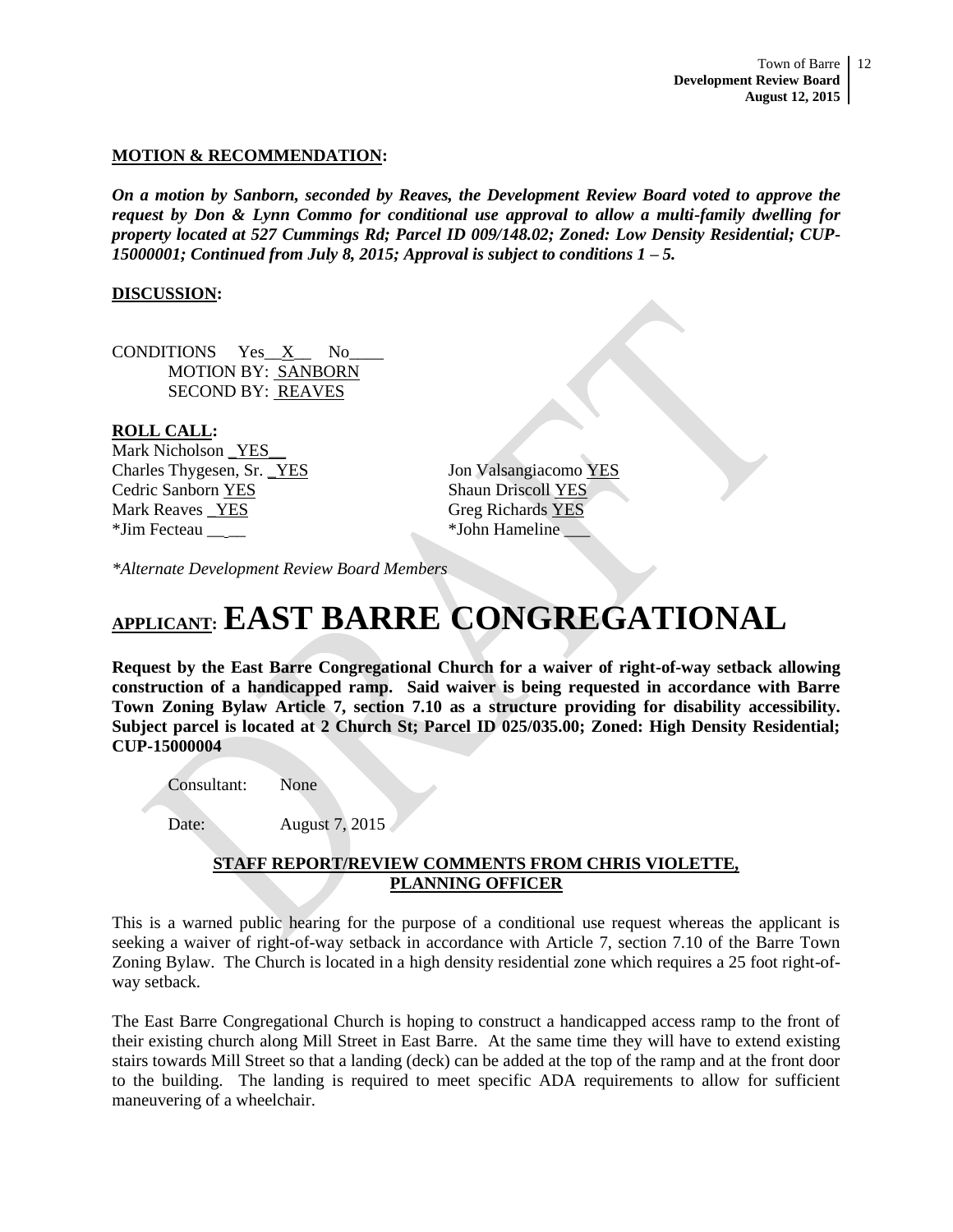The handicapped ramp being proposed will extend from the building 4.5 feet towards Mill Street resulting in a setback of 15 from the right-of-way. The deck extends towards mills street 7 feet 2 inches and the stairs another 8 feet 9 inches. As a result the new stairs will be 5 feet from the edge of the Mill Street right-of-way.

The handicapped ramp will require a 10 foot waiver of right-of-way setback and the stairs leading the deck will require a 20 foot waiver.

It should be noted that the cement steps and steel railings that currently exist and that are essentially right on the edge of right-of-way if not in the right-of-way will remain. Those steps lead to the existing stairs and the proposed new stairs. The point being that the cement steps and the railings are already close and aren't changing.

Article 7, section 7.10 is intended to allow the reduction of dimensional requirements in accordance with specific standards and is allowed for in 24 VSA. The primary intent of this provision is to provide relief to lots unduly burdened by zoning requirements adopted after the lots were created. Structures providing for disability accessibility are one of the main intended uses for waivers.

In this case the board has the authority by reviewing the conditional use criteria to issue a waiver if they not only find the project fits within the conditional use standards but also that the project falls into the definition of a structure providing for disability accessibility and that the lot is unduly burdened by zoning and other options are limited or none existent.

Below are the conditional use criterions. Note that most of the criterion will not apply in this case.

#### GENERAL REVIEW STANDARDS FOR CONDITIONAL USE APPROVAL

The following standards are enabled through 24 VSA § 4414 (3) (A)

#### **1. The impact on the capacity of existing or planned community facilities:**

**a. Emergency services**

None

**b. Educational facilities**

None

**c. Water, sewer, or other municipal utility systems**

None

**d. Recreational facilities**

None

**2. Conservation or other designated natural areas**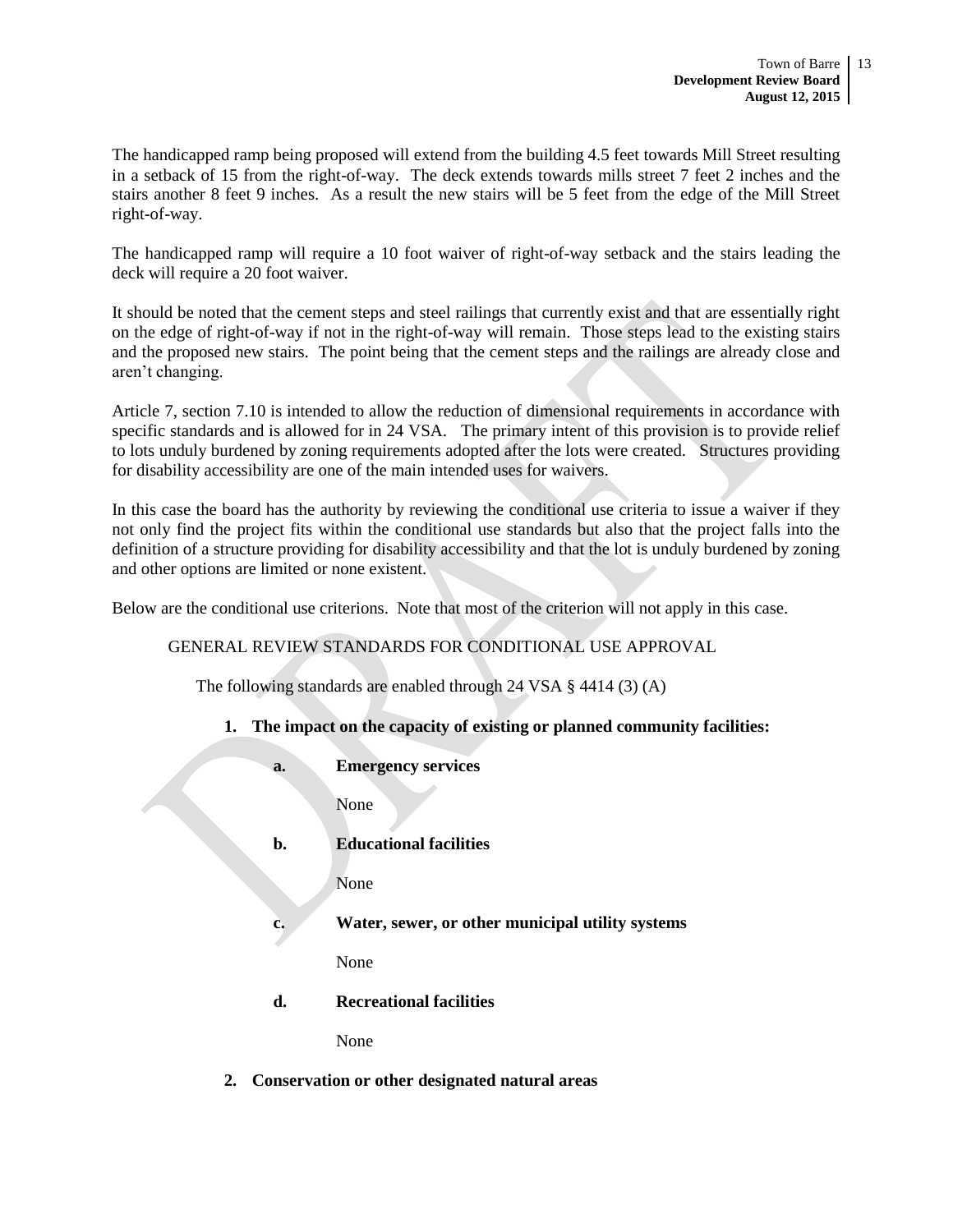No Impact

**3. Solid waste disposal facilities**

No Impact

#### **4. The character of the area affected as defined by the purpose(s) of the zone within which the project is located, and specifically stated policies and standards of the municipal plan;**

The immediate area where the church is located is residential. However, commercial uses are in close proximity. In reality being located in East Barre village the entire areas is mixed use. Because the church has existed for a long time and because it, in and of itself, is close to the road and the existing cement steps and railings are on the edge of the road, the proposed ramp and new stairs will not change the look greatly and certainly not the character of the area.

#### **5. Traffic on roads and highways in the vicinity;**

The church is located at the intersection of Church Street and Mill Street which are both Town class 3 roads with speed limits of 25 MPH. Traffic is moderate on both roads. There is a low likelihood of the proposed project causing much if any additional danger to the travelling public.

#### **6. Zoning bylaws and bylaws then in effect;**

The Barre Town Zoning Bylaws, Article 7, section 7.10 allows waivers to be issued for handicap projects if the project can't meet dimensional standards and receives a conditional use permit.

#### **7. Utilization of renewable energy resources.**

Not applicable

**8. Any required extension or capital expense to the present maintained highway system;**

Not applicable

#### **9. The impact on neighboring uses;**

With exiting condition already in place the addition of the handicapped ramp and the deck with stairs should have no impact of neighboring uses.

#### **10. Intrinsic capability of the land and its surrounding areas to support the use;**

The land can support the use and the project.

#### (B) SPECIFIC REVIEW STANDARDS FOR CONDITIONAL USE APPROVAL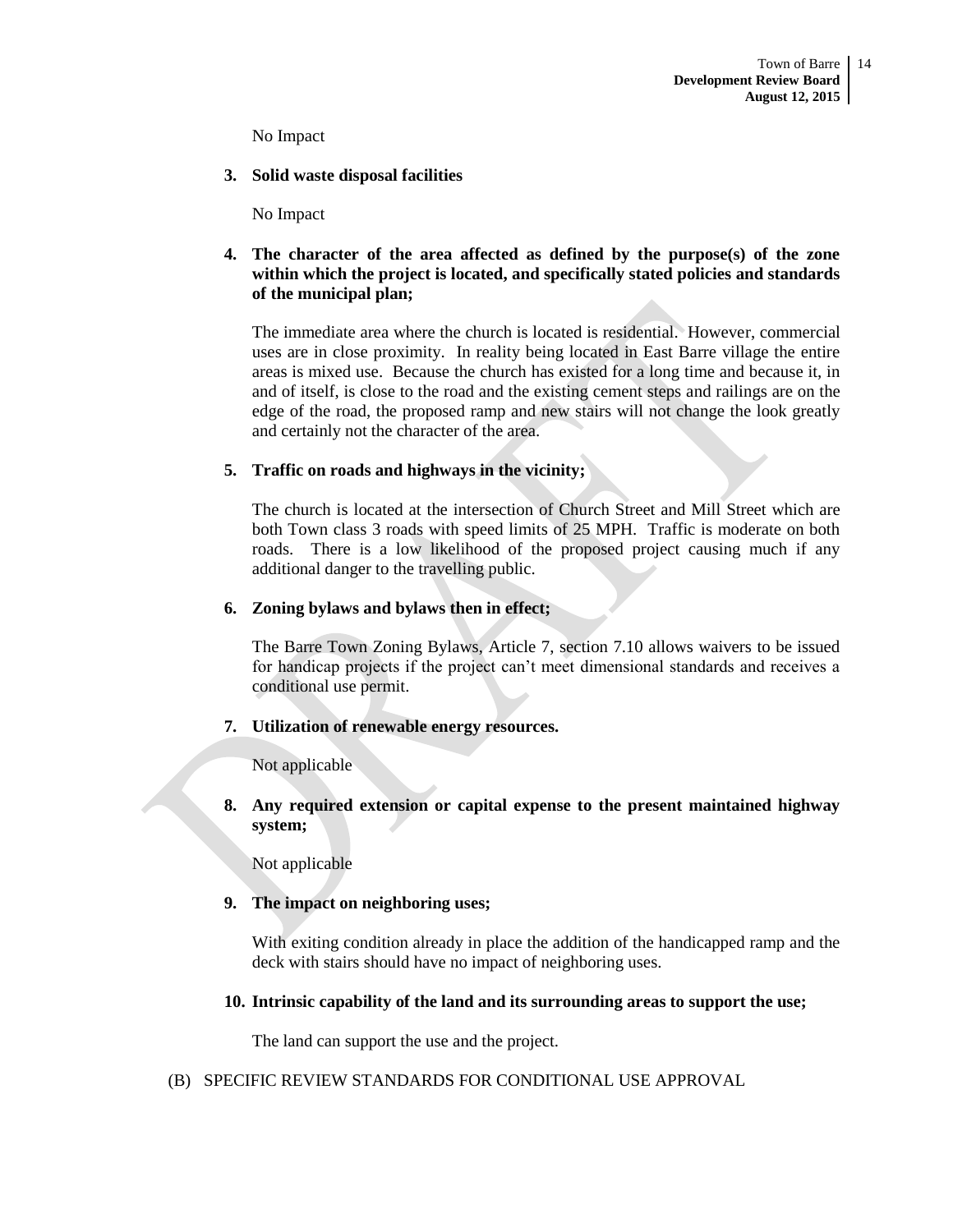#### **1. Minimum lot size;**

The minimum lot is 1/3 acre. The actual lot size is .55 acres.

#### **2. Distance from adjacent or nearby uses;**

Close proximity.

**3. Criteria as adopted relating to site plan review pursuant to Article 5, Sec. 5.6 (6) of this bylaw;**

Not applicable

**4. Any other standards and factors that the bylaw may require;**

Not applicable

**5. Off-street parking requirements in accordance with standards outlined in Article 3, Sec. 3.9 of this bylaw;**

Not applicable for this project

**6. Loading/unloading facilities.**

Not applicable

#### **SUMMARY OF RECOMMENDATIONS & CONDITIONS:**

By reviewing the standards above it is hard to find that the handicapped ramp, deck, and stairs will be detrimental to the Town or the public in anyway. It is clear that the need for quality handicap accessibility exist for this public building. I believe the burden for a waiver to be issued has been met.

The following conditions are suggested:

- 1. The applicant will still have to obtain a building permit before construction can begin.
- 2. The applicant should contact a State of Vermont permit specialist at 802-476-0195 prior to construction to ensure any state permitting is being complied with.

#### **ADDITIONAL COMMENTS:**

CV gave a brief summary.

CV recommends approval.

Paul White – stated he doesn't have anything to add, but will answer any questions the Board has.

Sanborn confirmed that the only change is topography; White stated yes.

#### **MOTION & RECOMMENDATION:**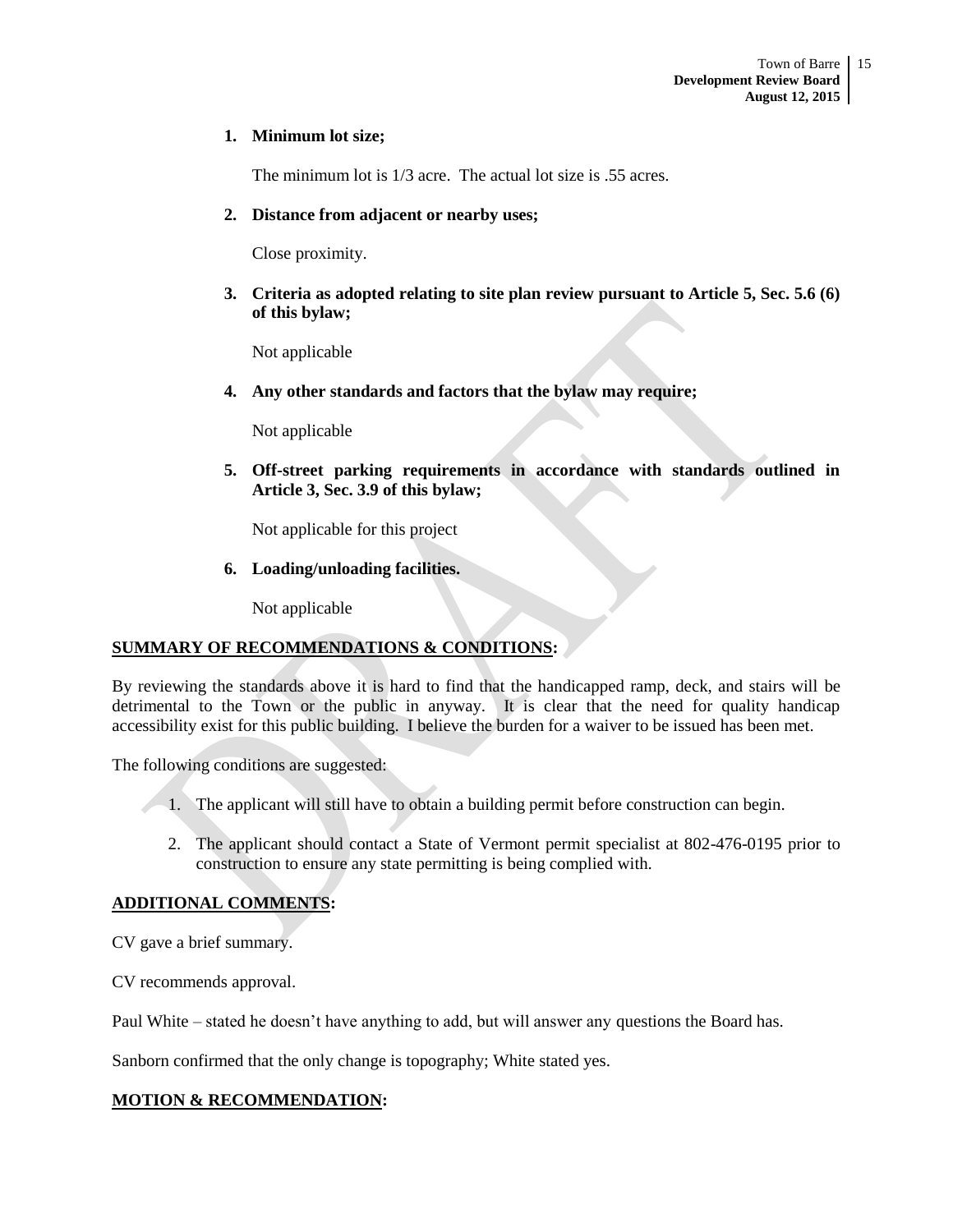*On a motion by Sanborn, seconded by Reaves, the Development Review Board voted to approve the request by the East Barre Congregational Church for a waiver of right-of-way setback allowing construction of a handicapped ramp. Said waiver is being requested in accordance with Barre Town Zoning Bylaw Article 7, section 7.10 as a structure providing for disability accessibility. Subject parcel is located at 2 Church St; Parcel ID 025/035.00; Zoned: High Density Residential; CUP-15000004; Approval subject to conditions 1 – 2.*

#### **DISCUSSION:**

CONDITIONS Yes\_\_X\_\_ No\_\_\_\_ MOTION BY: SANBORN SECOND BY: REAVES

#### **ROLL CALL:**

Mark Nicholson YES Charles Thygesen, Sr. <u>YES</u> Jon Valsangiacomo YES Cedric Sanborn YES Shaun Driscoll YES Mark Reaves \_YES Greg Richards YES \*Jim Fecteau \_\_ \_\_ \*John Hameline \_\_\_

*\*Alternate Development Review Board Members*

# **APPLICANT: LYON**

**Request by Diane Lyon for conditional use approval to allow a multi-family dwelling (2-units) for property located at 4 Skylark Terrace (owned by Stephen & Patricia Perkins); Parcel ID 035/032.00; Zoned: High Density Residential; CUP-15000005**

Consultant: None

Date: August 6, 2015

#### **STAFF REPORT/REVIEW COMMENTS FROM CHRIS VIOLETTE, PLANNING OFFICER**

This is a warned public hearing for conditional use review for the purpose of reviewing a request for a two unit, multi family dwelling in a high density residential zone. High density residential zones allow two-family dwellings in accordance with the Barre Town Zoning Bylaws (Article 2, table 2.1) after conditional use review and approval.

The lot subject to this request is located off Skylark Terrace on .8 acres of land. The minimum lot size for this zone is 1/3 acre. The subject parcel is located in a primarily single-family residential section of town that is fairly densely developed however this parcel does enjoy some seclusion because it is set back from the road. This parcel is served by both municipal water and sewer.

The applicant is hoping to purchase this property and convert the downstairs into a second residential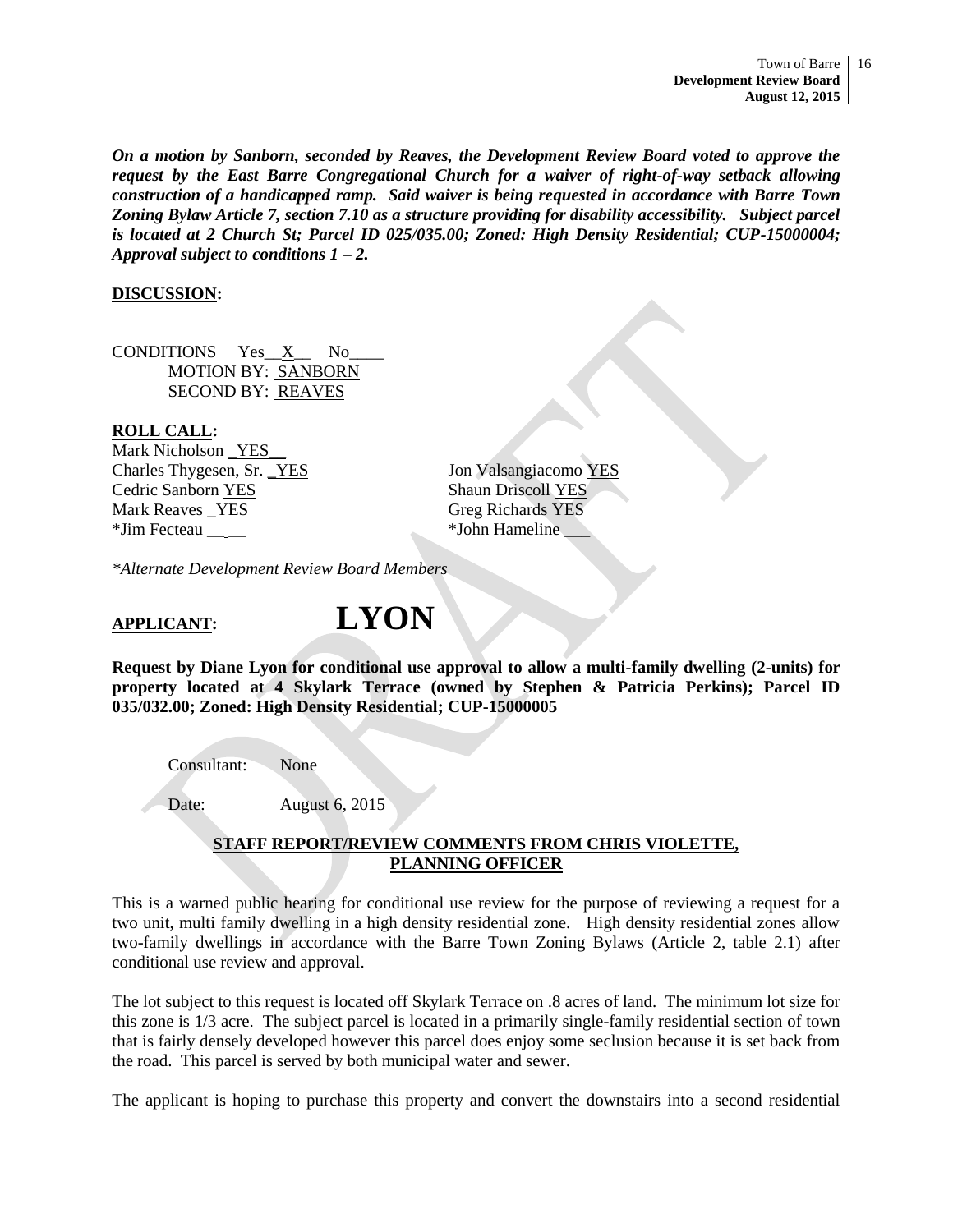unit.

Below are the standards used when considering a conditional use request in accordance with our Zoning Bylaw Article 5, Sec. 5.5. I have provided my findings after each criterion but if the board finds something different they should note such.

"No permit shall be issued by the Zoning Administrator for any use, structure, or development which requires a Conditional Use Permit in this bylaw until the DRB grants that approval. In considering its action, the DRB shall make findings on the general and specific standards contained herein, hold hearings and attach conditions as provided for in 24 V.S.A.117 §4414(3), §4460(4), and §4464.

The DRB shall determine that the proposed use, structure, or development conforms to the following general and specific standards, and shall not result in an undue adverse effect on any of the following".

#### **GENERAL REVIEW STANDARDS FOR CONDITIONAL USE APPROVAL**

The following standards are enabled through 24 VSA § 4414 (3) (A)

- 1) The impact on the capacity of existing or planned community facilities, to include but not limited to:
	- 2) **Emergency services:** Two family dwelling, no impact
	- 3) **Educational facilities**: Two family dwelling, no impact

4) **Water, sewer, or other municipal utility systems:** Water and sewer is municipal. Both are capable of serving this property. One additional sewer unit will be required at a cost of \$1,500 for the permit plus the annual assessment.

5) **Recreational facilities**: No impact

6) **Conservation or other designated natural areas:** No impact

7) **Solid waste disposal facilities**: No impact

8) **The character of the area affected as defined by the purpose(s) of the zone within which the project is located, and specifically stated policies and standards of the municipal plan;**  The addition of a one more unit to an existing single-family dwelling in the area should not have a significant impact on the character of the area.

9) **Traffic on roads and highways in the vicinity**: The proposed location is accessed by a class 3 paved town road. The addition of a second living unit should have minimal effect on traffic.

10) **Zoning bylaws and bylaws then in effect**: Article 2, table 2.1 allows multi-family dwellings after issuance of a CUP.

11) **Utilization of renewable energy resources:** No impact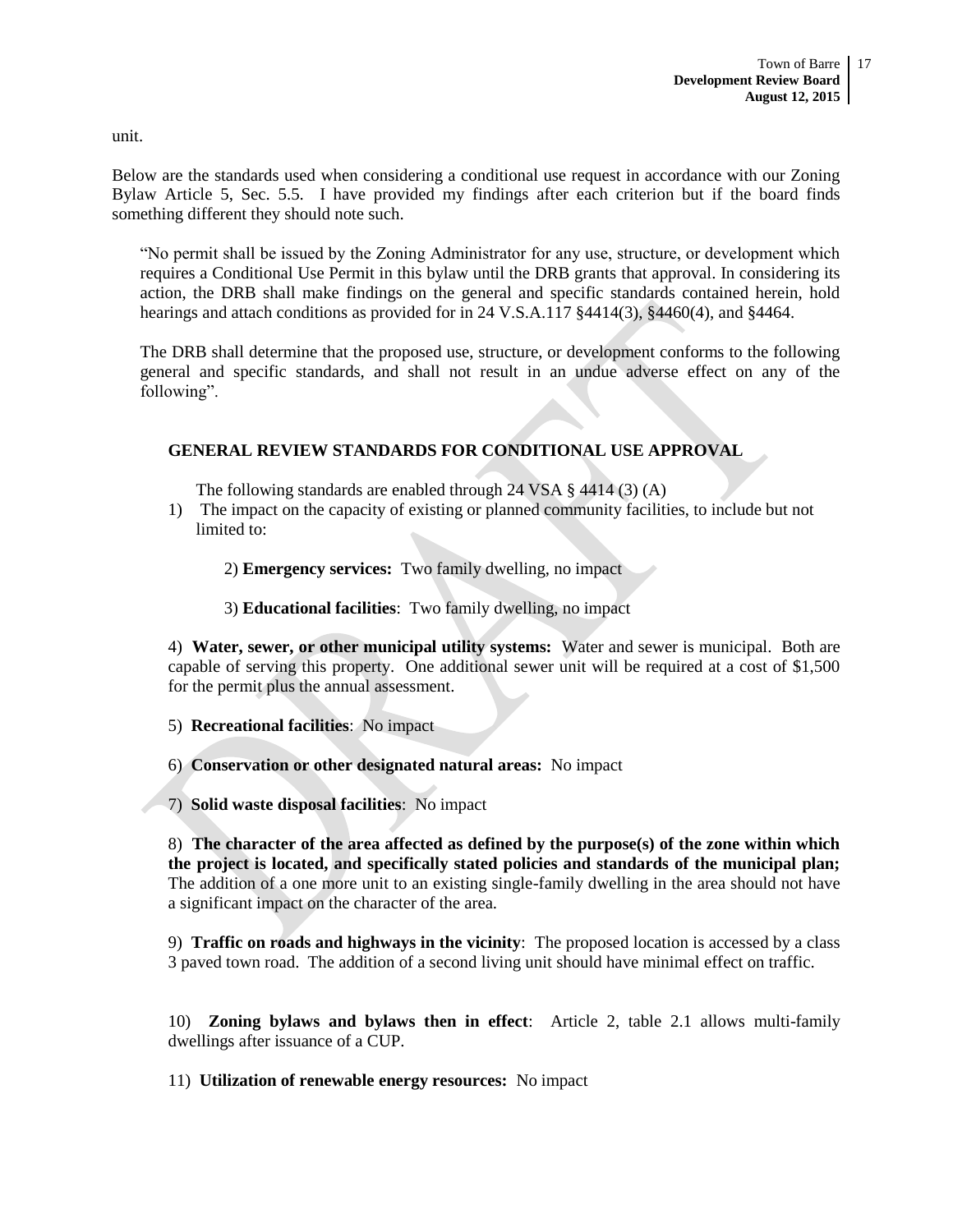12) The following standards are required by this bylaw

13) **Any required extension or capital expense to the present maintained highway system:**  None

14) **The impact on neighboring uses**: One additional living unit should not have a significant impact on neighboring uses. The existing neighboring uses are all residential.

#### 15) **Intrinsic capability of the land and its surrounding areas to support the use**: No impact

This is a fairly straight-forward request especially being on municipal sewer and water. Adding the second unit will require parking for four vehicles which should not be a problem for this site.

#### **SUMMARY OF RECOMMENDATIONS & CONDITIONS:**

I recommend approval with the following conditions:

- 1. The applicant will have to acquire one additional sewer allocation.
- 2. Enough parking for four vehicles must be available at all times.
- 3. The applicant should contact a State of Vermont permit Specialist to determine whether any state permits are necessary. 802-476-0195
- 4. Dwelling to remain owner occupied.
- 5. This approval will run with the current landowner. When the dwelling is sold, the new landowners must return to the Development Review Board to continue use of the apartment.

#### **ADDITIONAL COMMENTS:**

CV gave a brief summary of his staff report.

John Ballard stated he's opposed, but if approved would like to see it owner occupied.

Diane Lyon stated she will be living there, along with her husband and daughter.

The Board added conditions 4 and 5.

#### **MOTION & RECOMMENDATION:**

*On a motion by Sanborn, seconded by Reaves, the Development Review Board voted to approve the request by Diane Lyon for conditional use approval to allow a multi-family dwelling (2-units) for property located at 4 Skylark Terrace (owned by Stephen & Patricia Perkins); Parcel ID 035/032.00; Zoned: High Density Residential; CUP-15000005; Approval is subject to conditions 1 – 5.*

#### **DISCUSSION:**

CONDITIONS Yes\_\_X\_\_ No\_\_\_\_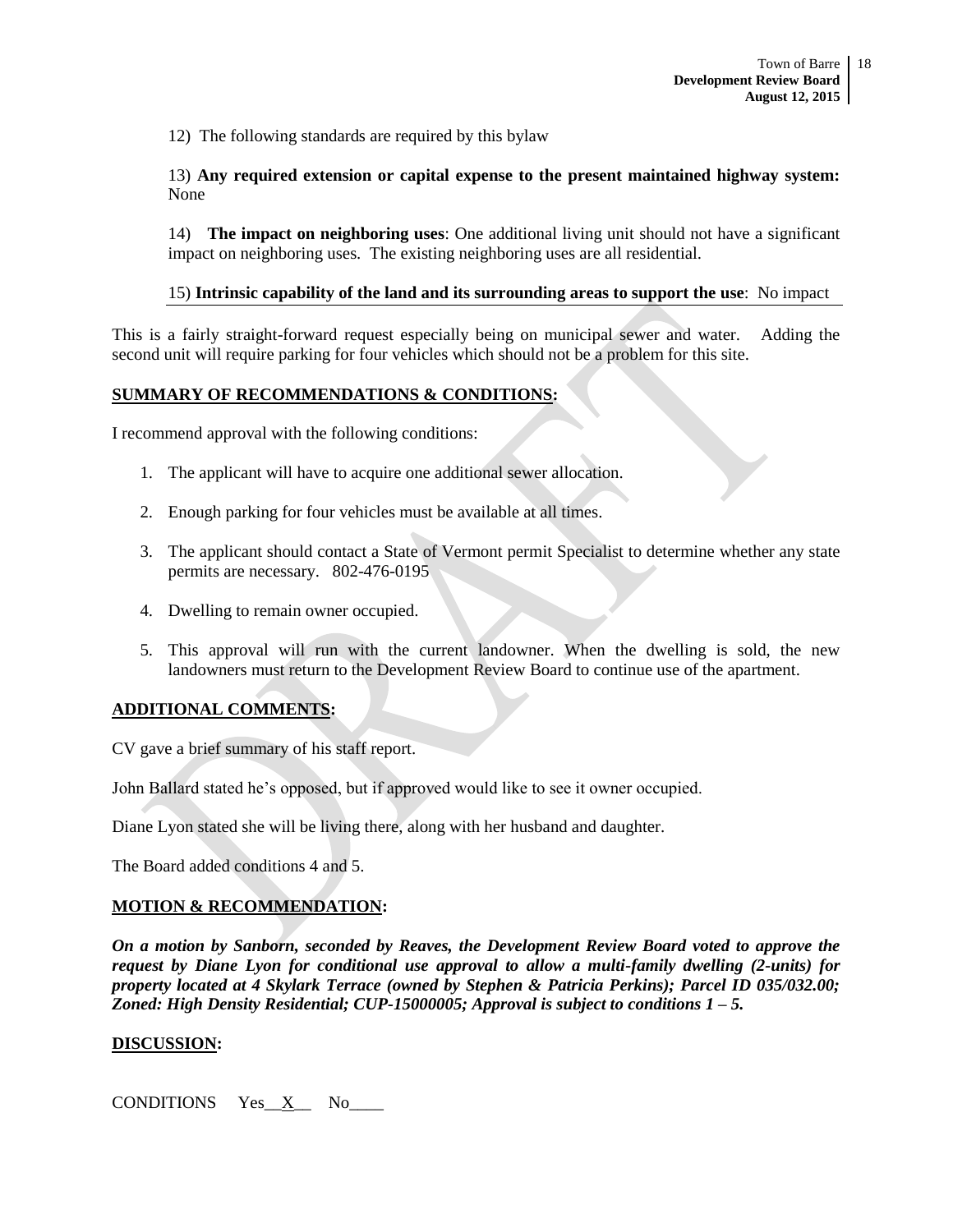MOTION BY: SANBORN SECOND BY: REAVES

#### **ROLL CALL:**

Mark Nicholson \_YES\_\_ Charles Thygesen, Sr. \_YES Jon Valsangiacomo YES Cedric Sanborn YES Shaun Driscoll YES Mark Reaves <u>YES</u> Greg Richards YES \*Jim Fecteau \_\_ \_\_ \*John Hameline \_\_\_

*\*Alternate Development Review Board Members*

- **J.** VARIANCES (WARNED PUBLIC HEARINGS)
- **K.** FLOOD HAZARD REVIEW
- **L.** APPEALS OF ZONING ADMINISTRATORS DECISIONS

#### **M.** OTHER

**Discussion with James Henzel of the Phoenix House regarding recent amended Memorandum of Understanding allowing residents other than those from Washington County to reside at the South Barre Phoenix House**.

#### **DISCUSSION**:

CV gave a summary of the original application for Phoenix House.

The Board felt that one of the selling points was that the Phoenix House would be serving the Washington County community. The new MOU expands the area away from Washington County.

Nicholson stated that if Lamoille County was on the table when approval happened, he feels this wouldn't have been approved.

Mr. Henzel from Phoenix House stated they did not intend to circumvent the process and didn't realize there might be a need to amend the CUP. He further stated that one reason they need to open up eligibility to Lamoille County residents is to fill the house. They must maintain a count of twenty in order to stay in operation, they could lose funding, which is why they requested to bring in Lamoille County. Department of Corrections handles Lamoille County as well as Washington County so it seemed like a logical step to take.

CV suggested that Downstreet apply to amend the existing conditional use approval.

#### **N.** FOLLOW-UPS

#### **O.** CORRESPONDENCE

STATE TOWN **MISCELLANEOUS**